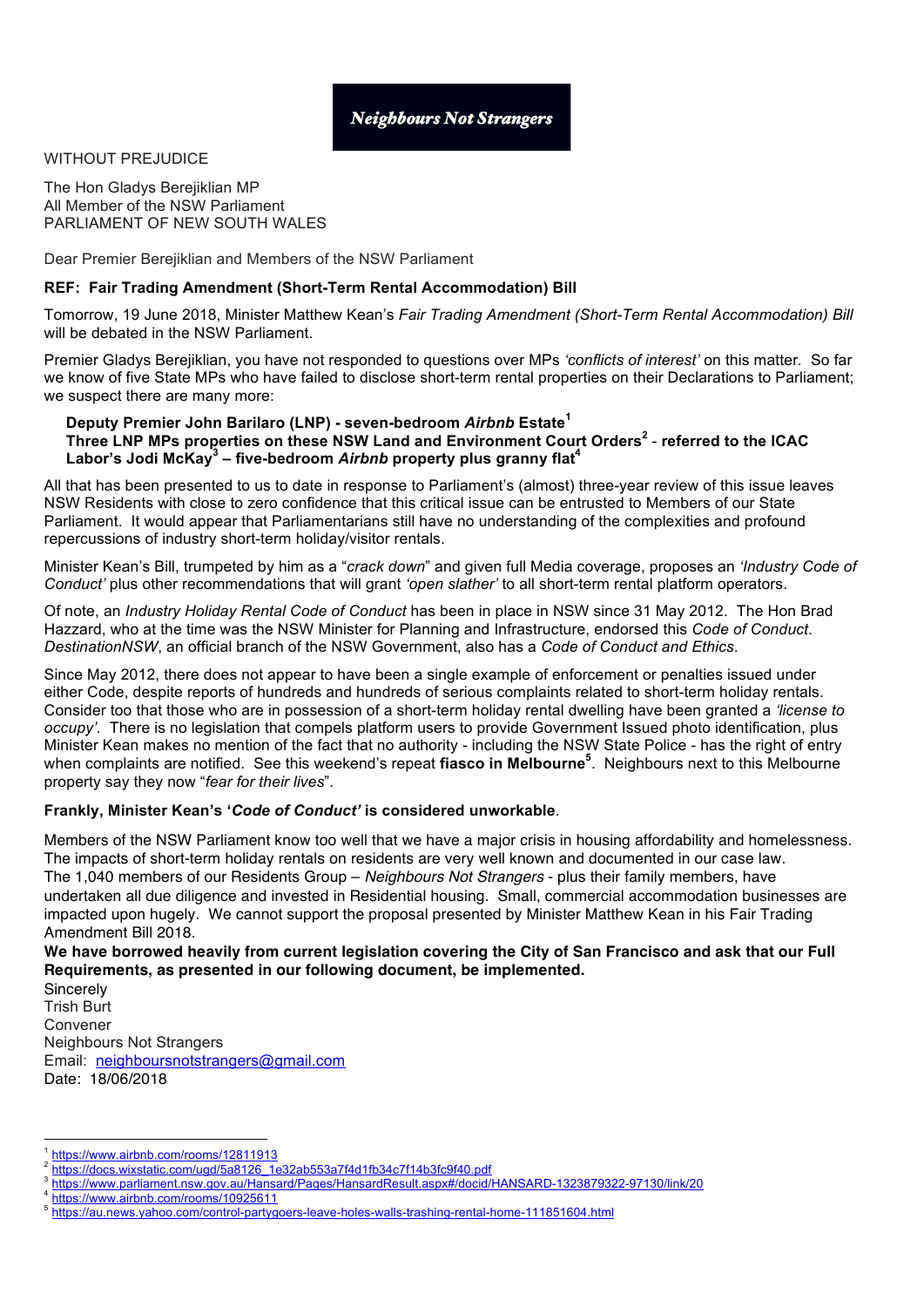

# **New South Wales**

## **Fair Trading Amendment (Short-term Rental Accommodation) Bill** (The Bill) **2018**

*"Overview of Bill1 - The objects of this Bill are as follows:* 

- *1. (a) to amend the Fair Trading Act 1987 to authorise the regulations to declare a code of conduct applying to participants in the short-term rental accommodation industry,*
- *2. (b) to amend the Strata Schemes Management Act 2015 to allow the by-laws for a strata scheme to prohibit short-term rental accommodation in the case of premises that are not the principal place of residence of the person who is giving the right of occupation."*

NOTE: **The Bill proposes**, "*A by-law made by a special resolution of an owners corporation may prohibit a lot being used for the purposes of a short-term rental accommodation arrangement if the lot is not the principal place of residence of the person who, pursuant to the arrangement, is giving another person the right to occupy the lot."* **And**, *"A By-law has no force or effect to the extent to which it purports to prevent a lot being used for the purposes of a*  short-term rental accommodation arrangement if the lot is the principal place of residence of the person who, pursuant *to the arrangement, is giving another person the right to occupy the lot."*

*"The NSW Strata Schemes Management Act 2015 also states - Section 139 Restrictions on by-laws (1) By-law cannot be unjust. A by-law must not be harsh, unconscionable or oppressive."*

## **Our Response:**

**An amendment to the Fair Trading Act and a by-law must not retrospectively alter the Residential status of a property. A Bill submitting that a by-law may overturn NSW Residential Title Deed conditions plus leave nonparticipating Property Owners living in a perpetual** *'transit'* **environment plus responsible for major, ongoing financial costs can but only be considered "***harsh, unconscionable and oppressive*".

**The Bill amendment also proposes:-**

## **AN INDUSTRY CODE OF CONDUCT:**

An "*Industry Holiday Rental Code of Conduct"* has been in place in NSW since 31 May 2012. The **Hon Brad Hazzard**, who at the time was the NSW Minister for Planning and Infrastructure, endorsed this *Code of Conduct*. *DestinationNSW*, **an official branch of the NSW Government**, also has a *Code of Conduct and Ethics*.

Since May 2012, there does not appear to have been a single example of enforcement or penalties issued under either Code, despite reports of hundreds and hundreds of complaints concerning short-term holiday rentals. Consider:

- Those in residence in a short-term holiday lettings are there under a *'license to occupy'*; the Bill does not clarify whether any authority (including NSW State Police) have a right of entry following a complaint,
- Short-term holiday rental industry participants are under no legal obligation whatsoever to furnish Government Issued Photo Identification. It is therefore impossible to establish who is involved in any *'license to occupy',*
- The Bill (and its said *'Code of Conduct'*) does not substantiate what constitutes *'a contravention'*,
- The Bill does not say what methods are permissible for the *'collection of evidence'*,
- The exact type of surveillance recording/material that must be produced a propos *'a contravention'* is not given,
- The Bill appears not to have taken into consideration any common law claim of *'nuisance'* made by an owner or occupier of a STHL on the basis of unreasonable interference with the enjoyment of a property,
- The Bill offers no distinction between a claim of '*contravention'* by a neighbour, or a counterclaimed of *'nuisance'* by the owner or occupier of a short-term holiday rental letting reported to be *'in contravention'*,
- The Bill does not clarify whether the use of video or still cameras to record evidence would be considered an *'anti-social activity'* when individuals are recorded within the *'private'* area/s of a short-term holiday letting,
- The recording of individuals or vehicles in a public space, such as a public road, may be accepted in a court of Law, but the Bill presents no legal advice on the value or weight that such evidence may carry,

 

<sup>&</sup>lt;sup>1</sup> https://www.parliament.nsw.gov.au/bill/files/3525/First%20Print.pdf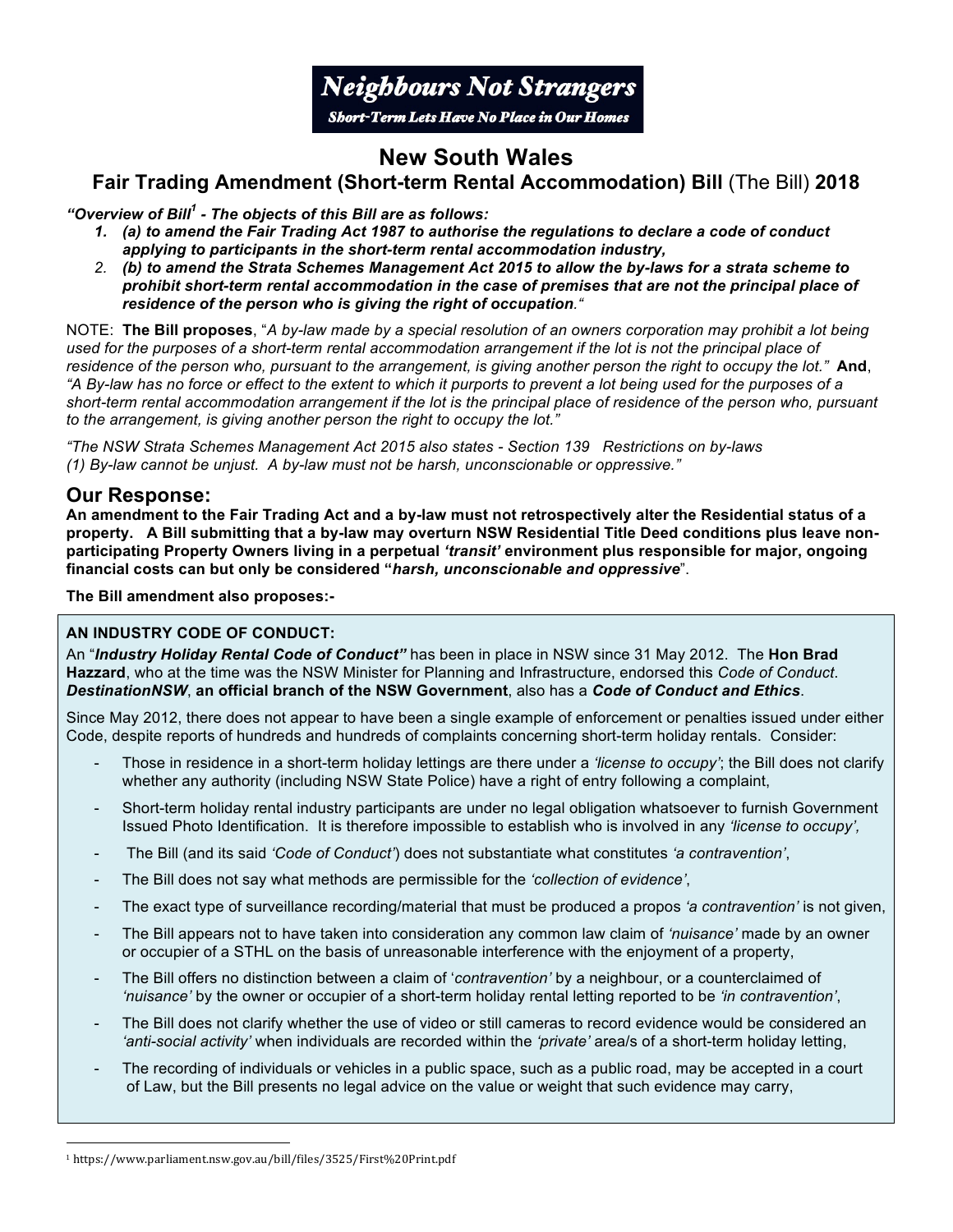- The Bill gives no indication of the likely success of any enforcement action (Ref: **Raciti v Hughes,** *unreported, NSW Supreme Court, 1995*),
- The *'Code of Conduct'* will have limited adherence; *Airbnb* Company representatives told Senior NSW Public Servants that they would *"support*" a *'Code of Conduct'* but *Airbnb* **will not** be a party to any such *'Code'*.
- *DestinationNSW, NSW National Parks and Wildlife Services,* **NSW State Members of Parliament** and their immediate family members appear not to have disclosed financial links with short-term rental platforms,
- Almost all holiday rental platforms are headquartered overseas:

## **Frankly, a '***Code of Conduct'* **is considered unworkable**

#### **Reminding Members of Parliament: Residential Housing is for the housing of NSW Residents**

## **REVISION: FULL REQUIREMENTS NECESSARY UNDER THIS BILL -**

- 1 **The NSW Department of Fair Trading must introduce a mandatory State registration scheme** for all properties advertised and used for industry short-term holiday rentals. The Short-Term Holiday Rental Registration License to be obtainable online plus administered by a Department of the NSW Government,
- 2 All dwellings operating as industry short-term holiday rental properties must have an individual license number, and this must be posted on all listings and advertisements,
- 3 **Short-term holiday letting allowed no cap when License holder/Manager is present** Class 1(b) and Class 3 (Building Codes of Australia/National Construction Codes – BCA/NCC), **SUBJECT TO:** LGA Development Approval plus approval of neighbouring Residents in R2 Low Density and R4 High Density Residential Zones Mandatory Registration and Licensing Mandatory Commercial rates and taxes including NSW Land Tax charge Mandatory compliance with all BCA/NCC, Fire & Rescue, Disability Discrimination legislation etc,
- 4 Short-term holiday letting allowed **no cap should be required when License holder/Manager is present** Class 2 premises – **SUBJECT TO and ONLY ON CONDITION THAT:** LGA Development Approval for 'change of use' needs the approval of 75% of co-owners Mandatory Registration and Licensing of all short-term holiday rental operations Mandatory Commercial rates and taxes including NSW Land Tax charges paid by all License holders Short-Term Holiday Rental Landlord Licence holders responsible for: All upgrade costs to meet compliance with BCA/NCc, Fire & Rescue, Disability Discrimination legislation covering the entire property including all other dwelling units and common property – infrastructure upgraded and compliance must be on a par with Class 3 BCA/NCC properties **The License holder/s to be responsible for the cost of all building infrastructure upgrades, all other areas of compliance and ongoing maintenance, plus ongoing 24/7 building supervision***.* All Strata 'opt OUT' landlords to be exempt from the payments listed,
- 5 **Mandatory annual inspections will be applicable for all dwellings operating as industry short-term holiday letting properties,** as is the case with boarding houses.
- 6 **All dwellings operating as industry short-term holiday letting properties must carry liability insurance** of no less than \$1,000,000, and provide proof that the property liability coverage is an equal or higher amount being provided by any and all hosting platforms through which the License holder will rent the dwelling. Proof of liability insurance is required for each platform on which the dwelling is listed and advertised,
- 7 **The License holder to be responsible for proof that all Class 2 dwellings operating as industry shortterm holiday letting properties** have been upgraded to Class 3 properties and property liability coverage in an equal or higher amount is being provided **which will cover all dwellings in the premises**. **Any/all higher commercial insurance fees must be met by the License holder/s.** The License holder/s must provide proof of liability insurance for each platform on which the dwelling/s is/are listed and advertised,
- 8 All Class 1(b) and Class 3 short-term holiday letting dwellings must remain compliant with all areas of legislation – Federal, State and Local Government,
- 9 **Following Development Approval for change of use, all Class 1(b), and Class 3 short-term holiday letting dwelling must comply with current Federal Disability Discrimination and Access Legislation**,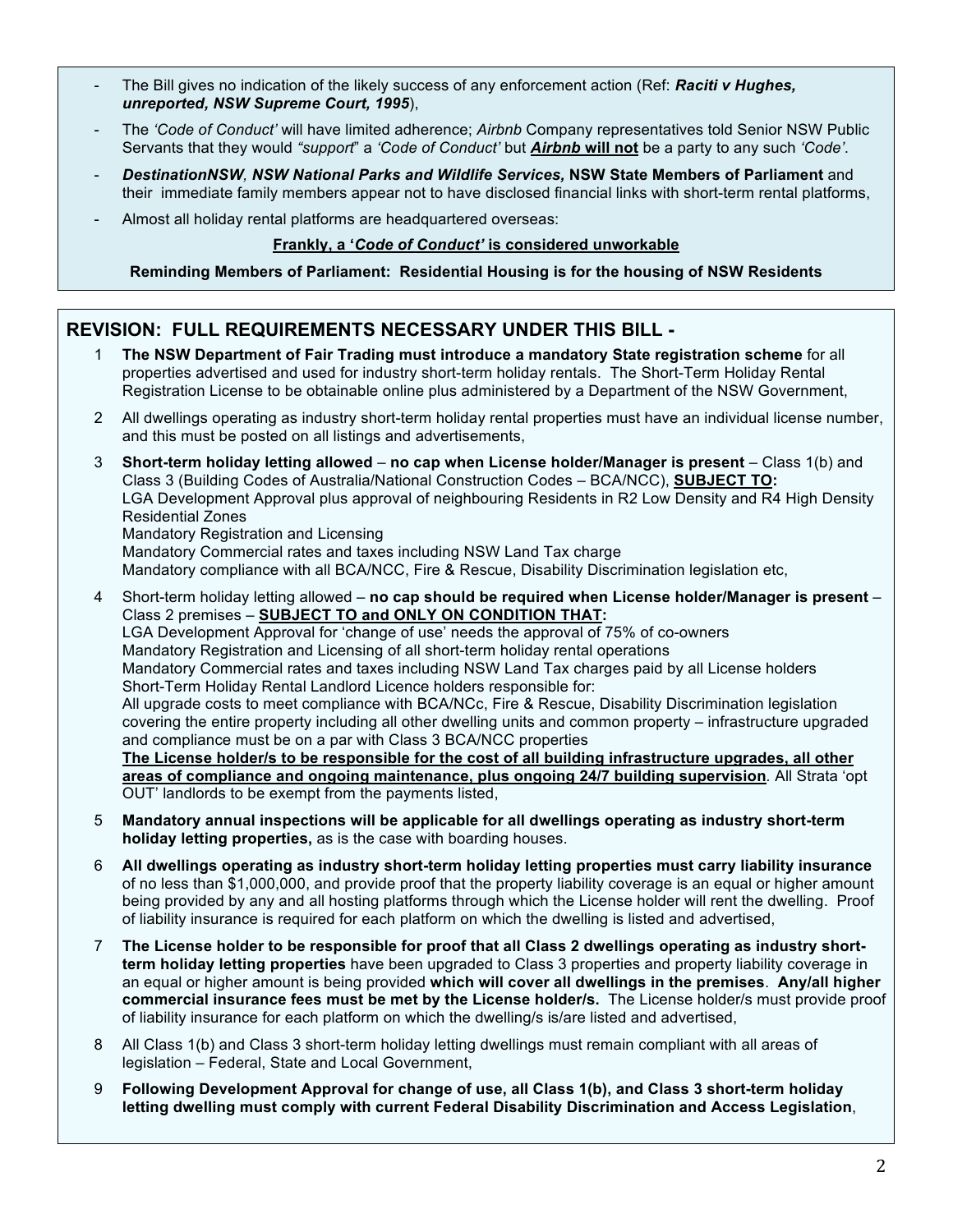- **10 All Class 1(b) and Class 3 short-term holiday letting dwellings must be subject to NSW Fire & Rescue requirements on commercial dwellings, plus planning rules will apply to properties on bushfire prone land.** The License holder/s is/are responsible for all costs associated with upgrades to meet compliance,
- 11 The "business location" listed on the license is to include the actual street address of the licensed property plus the apartment/unit number if applicable. For example: 224/3 Smith Street, Newcastle. A 24/7 contact telephone number must also be displayed. This information is to be visible on all platforms where the property is listed and advertised,
- 12 The NSW State registration scheme will show whether a property is registered as an approved short-term holiday rental dwelling. No other identifying, private information of the License holder is posted online or provided to the public,
- **13 License holders must be the permanent resident and must live in the dwelling for at least 275 nights of any given calendar year.** Class 1(b) and Class 3 properties available for maximum 30 nights in any calendar year without onsite staffing, subject to all other requirements being met,
- 14 If the Class 1(b) or Class 3 property features multiple dwelling units, Licence holders may not live in one dwelling, while operating short-term rentals in a different dwelling,
- 15 If the License holder owns multiple dwellings, they may only register the specific dwelling in which they reside,
- 16 Repeating for emphasis: If the dwelling forms part of a strata scheme and is located within an apartment building, then the entire property, including all other dwelling lots and common property, must be compliant with all legislation covering commercial property, Class 3 (BCA/NCC) requirements, plus all other legislative requirements. All upgrade costs plus ongoing management/maintenance costs to be borne by the License holder/s. Owners who 'opt OUT' not liable for any costs related to commercial operations,
- 17 License holder applicants must have resided in the dwelling for at least 60 consecutive days prior to lodging an application to operate short-term holiday rental accommodation,
- 18 Once a short-term holiday rental license has been issued, listings and advertisements may be placed. License holders may then rent a portion of their dwelling for less than 90(\*) consecutive nights while they or a building manager is resident in the dwelling for an unlimited number of nights per calendar year,
- 19 \* License holders may only rent the dwelling or a portion of the dwelling while that are not present overnight during the time of the clients' stay up to a maximum of 30 nights per calendar year,
- 20 License holders may not rent dwellings, or areas within a dwelling that were built without building permits,
- **21 All industry participants including booking platforms are subject to mandatory reporting,**
- 22 **All Platforms and Industry participants must agree to provide data on all properties listed to the NSW State registration scheme and the Australian Tax Office**,
- 23 **Commercial rates to apply to all industry short-term holiday rentals**, in line with commercial charges levied on hotels, motels, serviced apartments, guesthouses, bed & breakfast and other commercial accommodation providers,
- 24 **DestinationNSW** and **NSW National Parks and Wildlife Services properties are not exempt**,
- 25 The register of all short-term holiday rentals must be made available online and at no cost, to enable those impacted upon to identify the short-term holiday rental property and the operator/booking platform,
- 26 For the avoidance of doubt, this Bill does not in itself authorise the use of residential dwellings for the purposes of short-term rental accommodation, when an environmental planning instrument prohibits that use.

**Ineligible properties where short-term rentals are not allowed:** Certain types of properties are **not permitted** to be used as short-term holiday rentals. These include: Income-restricted affordable housing, social and public housing, student housing, beds in dormitories, tents, caravans, sleeping quarters in vans or recreational vehicles, boating and other similar watercraft, shipping containers, tree houses, garages, commercial office/retail or industrial (warehouse) space, and all other types of shelter which do not meet BCA/NCC Class 1(b) or Class 3 standards. Maximum number of occupants per room and per dwelling to be covered by BCA/NCC classifications.

**Neighbourhood notification for single-family, free-standing Class 1(a) dwellings:** For properties located in Residential R2 Low Density and R4 High Density Residential Zones, neighbourhood notification and approval plus Development Approval is required when the intention is to use the property for Class 1(b) or Class 3 short-term holiday rentals. The granting of a Development Approval which permits short-term holiday rentals must be subject to the approval of all property owners and residential tenants who live within 300 metres of the property.